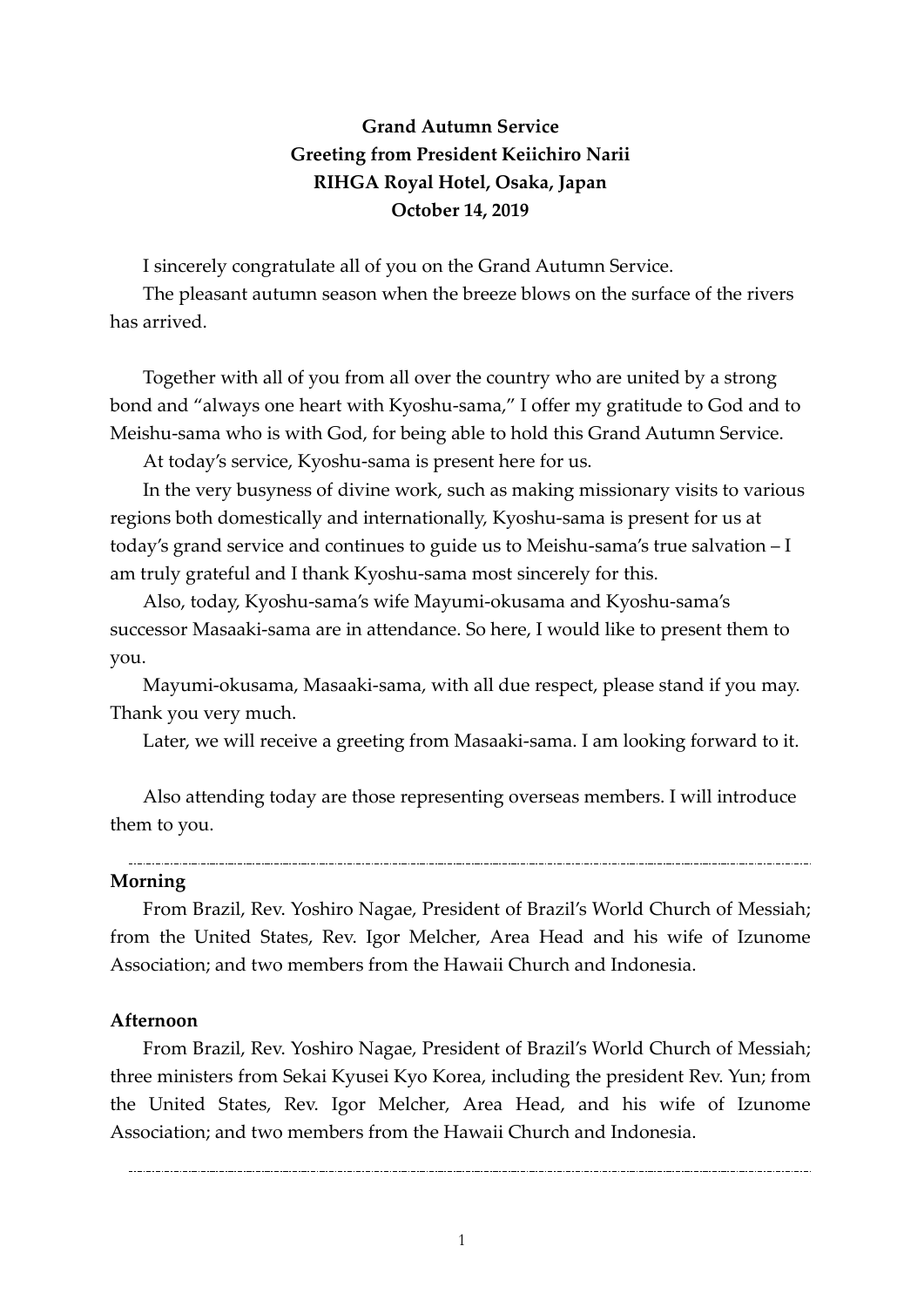All of you, if you will, please stand. Let's welcome them with a big round of applause. Thank you very much.

 At the end of this month, Kyoshu-sama will be making a missionary visit to Europe.

 Under Kyoshu-sama, with the path of Meishu-sama's true salvation showing great expansion all over the world, let us go forward with dreams and hope, joining hearts with all the members overseas.

 Now, today, in regard to the new organizational structure of the church, I would like to report to all of the members from around the country.

 Recently, on September 30, Su no Hikari Church, Izunome Group and Toho no Hikari Group have made a fresh start as an entirely new church under Kyoshu-sama and will be moving forward as one with a new organizational structure that is truly, always one heart with Kyoshu-sama.

In Su no Hikari Church, by the utmost sacred and grave acts of approval and authorization by Kyoshu-sama, I have received the official appointment of Chairman of the Executive Board of Directors (President). With sincere gratitude and determination, I have deeply engraved this into my heart.

 Also, by the authorization of Kyoshu-sama, both Rev. Shirasawa and Rev. Kawatani have received the appointments of vice president. Together with all the new executives who have received Kyoshu-sama's approval, we will make Kyoshu-sama's guidance the one and only, absolute guidepost without exception, and in the name of Messiah, which is one with Meishu-sama, we firmly pledge to single-mindedly serve in the divine work of true salvation.

 In the *Sekai Kyusei Kyo Su no Hikari Church Church Rules* that took effect on September 30 with the establishment of the new organizational structure, the following "Sacred Oath" is written:

With great fear of God, we acknowledge that the Lord God is our true Father, the one and only God. We revere Meishu-sama as the model for all humanity and as our own example to follow, Meishu-sama who was born anew as the true child of God, the Messiah, by receiving the divine will that God accomplished in heaven. We believe that Jesus Christ and Meishu-sama are now serving the Lord God in unity, Jesus Christ who 2,000 years ago embodied the name of Messiah, the name most holy and high. And